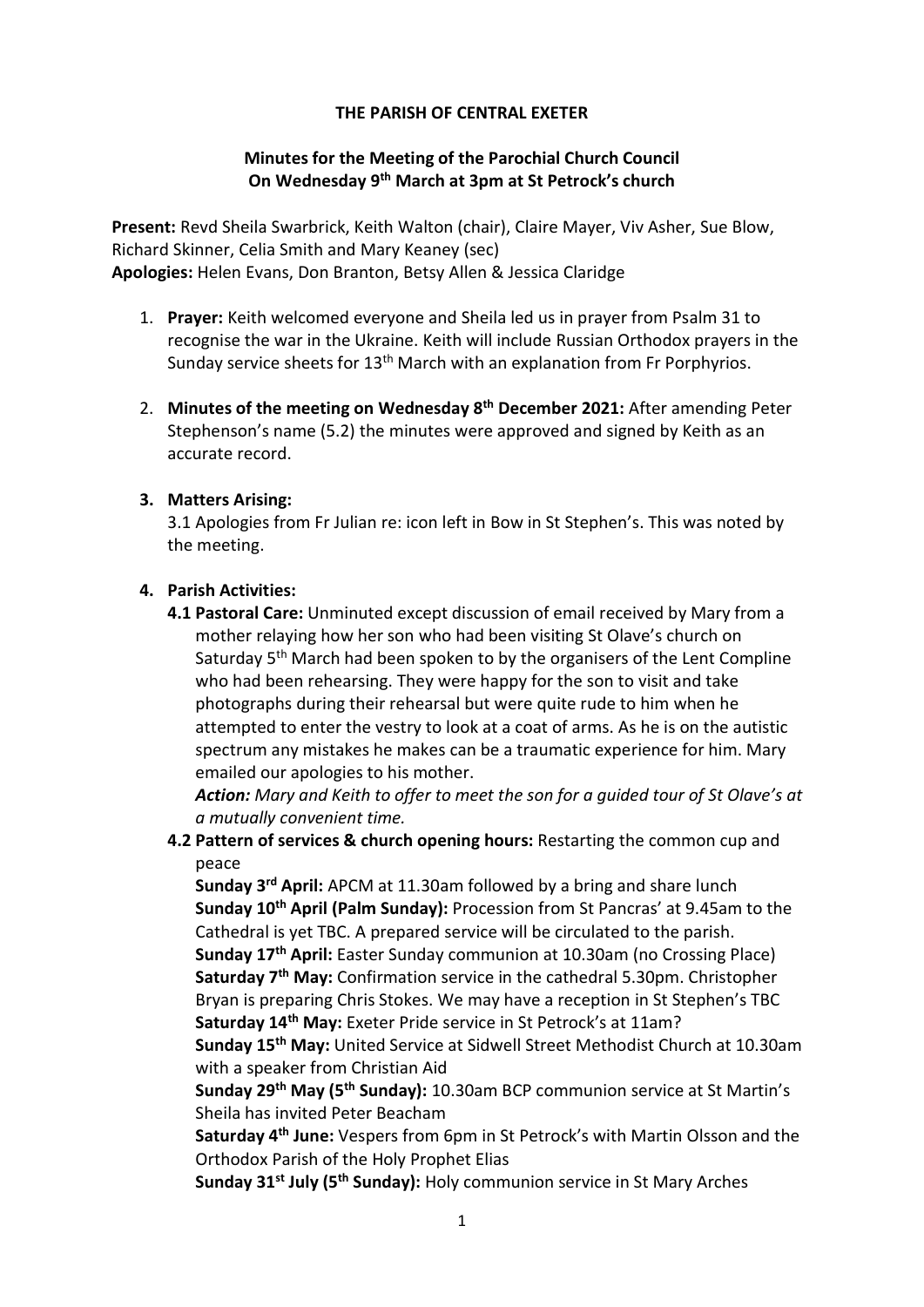August: usual pattern with Crossing Place TBC

Crossing Place to be reviewed at the end of the year

Restarting the Common cup and Peace: It was agreed to restart both at Easter time with an announcement at the APCM on Sunday 3<sup>rd</sup> April. If anyone does not wish to receive the cup, they can show this by placing a hand across chest to the shoulder.

Opening hours: Julie Richards will be opening the churches on Wednesdays, Fridays and Sunday mornings.

4.3 Parish Social and Events: Killerton visit, talks in St Olave's, marking 10 years since reopening of St Stephen's, Wed 8<sup>th</sup> June talk by Alastair McIntosh

Killerton Visit: The visit is due to take place on Monday 28<sup>th</sup> March 2022. Helen has been reassured that there will be plenty of magnolias to see and a buggy should be available to take people from Reception to the House. There may be a buggy available to tour the garden for those that need it but this is dependent on a volunteer being available. Action: To check how individuals will get to Killerton John Allan Talk on Monday 7<sup>th</sup> February went well, and donations have been banked.

World Day of Prayer service: Friday 4<sup>th</sup> March A lovely service which was well attended.

Talks in St Olave's:

Action: Keith with support from Betsy to investigate tours of the church during Heritage weekend (September) Sheila wonders about other events in the church. Sunday 27<sup>th</sup> March: Flea market on Fore Street. Sheila, Viv & Julie to open St Olave's with stuff to sell.

## Marking 10 years since re-opening St Stephen's:

Action: Keith to write to parish to ask if people have any thoughts on the things which could be recorded on the digital display from the last 10 years. Climate Awareness Talk: Alastair McIntosh to speak on this subject on Wednesday 8<sup>th</sup> June from 6pm-7.30pm with refreshments on arrival.

#### 4.4 Updating church leaflets:

Action: Keith to update St Olave's leaflets first followed by St Pancras' leaflets

#### 5. Church Buildings:

5.1 St Stephen's: sound system, ceiling & buying new screens. The sound system is to be upgraded in St Stephens on  $10<sup>th</sup>/11<sup>th</sup>$  March. There will be a new headset. The volume can be controlled by someone in the congregation and the hearing loop will be repaired.

# **Post Meeting Update:** Training to be given on Thursday  $17<sup>th</sup>$  March by the engineer

Don's report mentioned that the architect, Russ Palmer, has agreed to oversee the repair to the ceiling which is probably a week's work. This should happen before Easter.

The PCC agreed to purchase 2 new screens – one for St Stephen's and one for St Pancras to replace the worn screens.

Action: Mary to research colours and costs and report to Sheila, Betsy and Keith.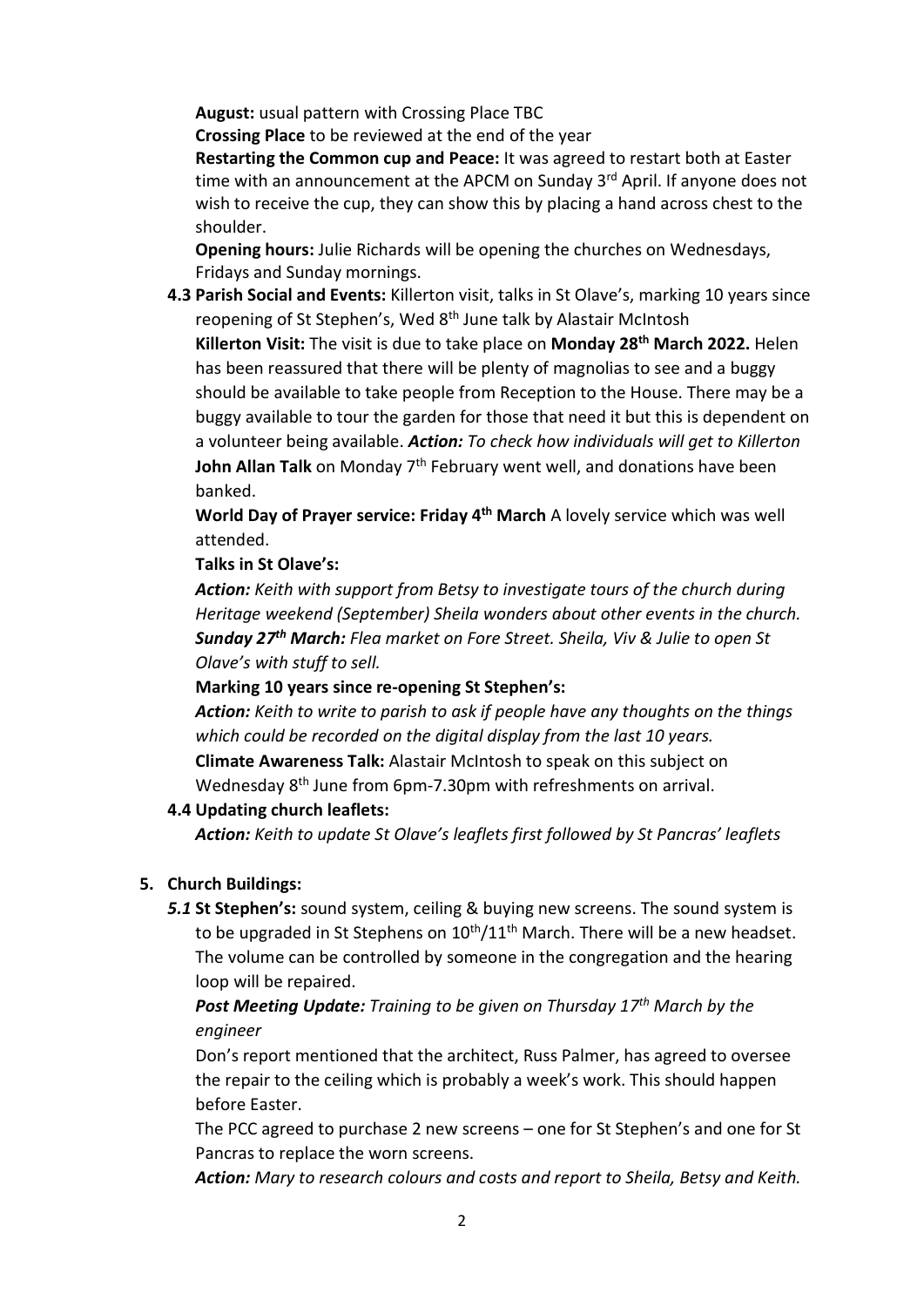5.2 St Petrock's: Don's report stated that the repair to the window is due to start sometime after 21<sup>st</sup> March. He is also willing to meet with the AA members to help resolve the heating issue.

Action: Sheila to email Don the AA contacts.

Keith reported that he has applied for a Faculty for chancel storage in the St Petrock's Homelessness Centre. A temporary certificate has lapsed. A Statement of Need may be required.

Post Meeting Update: Keith has received notification that a Faculty is not required for the addition of free standing shelves to St Petrock's Homelessness Centre.

- 5.3 St Pancras': The outside noticeboard needs repair, but Don's sore hip has prevented him from completing the repair.
- 5.4 St Olave's: refurbishment progress update, vestments & altar frontals to advertise

The tea bar is being used. Vinyl flooring for the sink area in the vestry has been laid and St Olave's Trust will reimburse Don Branton the cost of the vinyl. The vestments have been photographed ready for advertising.

Action: Sheila to investigate how to advertise them with the Diocese. When sold we will record who buys which items in the PCC minutes.

The prayer board in St Olave's is looking tatty and St Pancras is down so it was agreed to purchase 2 new boards. Viv volunteered to update the prayer boards with new prayers on a monthly basis.

Action: Sheila to talk with Bob Snowden as he had offered to buy a new board for St Pancras' before the pandemic.

5.5 St Mary Arches: kitchen in back room, removal of organ

The meeting agreed that the kitchen could be put in the back meeting room. The parish have been informed of Unlimited Church's request to remove the organ in St Mary Arches. The meeting discussed this issue and agreed that the organ should remain in SMA. However, should Unlimited Church produce proposals which show the organ can be safeguarded by being transferred to another identified church in Exeter or in the local diocese or another church in the UK then the PCC would reconsider its position.

Action: Keith to write to Helen Sherlock vicar of Unlimited Church with the above recommendations.

5.6 Retirement of architect Russ Palmer: Russ is retiring, and the PCC need to replace him. The Diocese has a list of architects the PCC can consider. Both St Petrock's and St Stephen's have their Quinquennial Inspections coming up in the next 12 months.

Action: Keith and Mary to discuss requesting quotes from companies on Diocesan list.

6. Social Media Update: Facebook is regularly updated by Helen with Mary updating the parish website.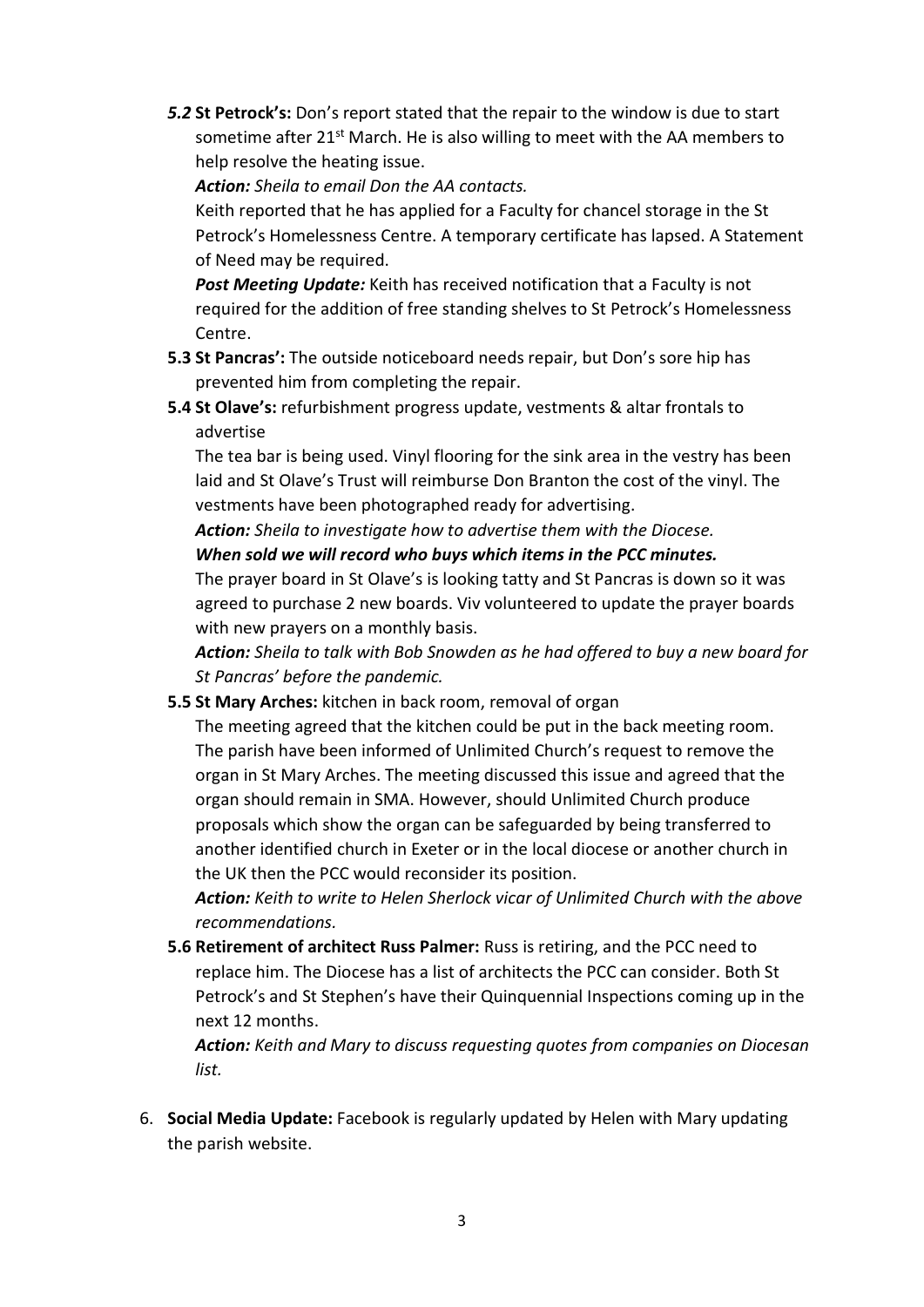7. Deanery Synod Report: Meetings have been limited to 2 per year until a new secretary is appointed. The next meeting is on Thursday 12<sup>th</sup> May.

# 8. Finance:

8.1 End of December 2021 Account and Preparation of Annual Meeting: We have spent more than we have received (Income: £55,572; Expenses: £61,815) but the parish has gained from the ENC and Romanian Orthodox Church using St Stephen's for their own worship. Also, we have received substantial anonymous donations.

Sean Swarbrick, treasurer, will do preparation for the APCM and the Independent Examiner, Simon Gay, will audit the accounts. Action: Keith to send the draft Annual Report to Sheila, Betsy and Mary (sec) Action: PCC to approve the Annual report once complete. Claire Mayer to complete a Flower Arranging report for APCM.

- 9. Safeguarding and Health & Safety: Mary asked which PCC members would prefer to complete their safeguarding Training via face to face sessions. 6 people (including Jim, caretaker, and Julie, cleaner & greeter,) would prefer this option. Action: Mary to contact the Diocesan Safeguarding team to arrange for face to face training for the Basic Awareness, Foundation and Domestic Abuse modules.
- 10. CTAX/CTCE: The Pulpit Exchange Programme in January/February went well. The United Service will be on Sunday 15<sup>th</sup> May (Christian Aid Week) at Sidwell Street Methodist Church. Organisers are waiting to hear who will be the speaker. Lent Groups: Compline is currently taking place in St Olave's on Monday evenings during Lent. Chris Bryan is running a 3 week Lent course in St Petrock's on Thursday mornings in March on the theme 'Son of God'. St David's are running 2 different courses while St James' is offering a USPG course on Tuesday afternoons. The Agape meal is being held on Maundy Thursday 14<sup>th</sup> April at 6pm at the South Street Baptist church.

The united Good Friday service in the Cathedral is at 10am. A Good Friday Prayer around the Cross will be held in St Pancras' at 7pm.

- 11. ECCC: A small group of chaplains continue to visit shops/businesses in the city centre. They meet regularly in the Mint rather than the Tower room in St Stephen's. On Sunday 13<sup>th</sup> March South Street will be closed for a Fairtrade event.
- 12. CMS link: Ruth Sayers continues her work in Plymouth. Please keep Ruth in your prayers.

## 13. Correspondence:

- 13.1 Julie sent her thanks for an increase in her hourly rate approved at the last meeting.
- 13.2 Jo Burridge's email to Mary about her son's treatment when visiting St Olave's during a rehearsal by the Compline team. (See 4.1)